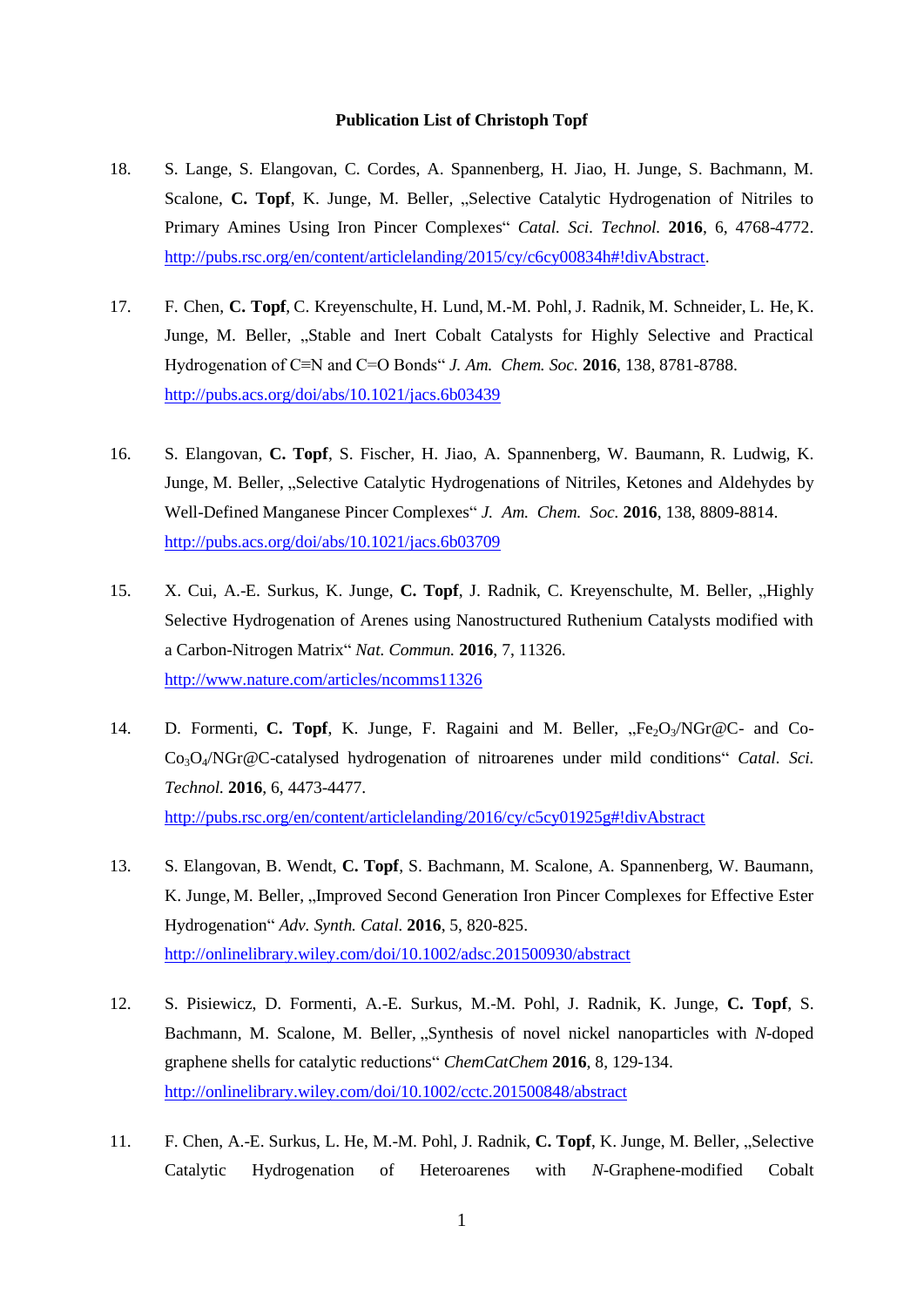Nanoparticles (Co3O4-Co/NGr@α-Al2O3)" *J. Am. Chem. Soc.* **2015**, 137, 11718-11724. <http://pubs.acs.org/doi/abs/10.1021/jacs.5b06496>

- 10. X. Cui, Y. Li, S. Bachmann, M. Scalone, A.-E. Surkus, K. Junge, **C. Topf**, M. Beller, "Synthesis and Characterization of Iron-Nitrogen-Doped Graphene/Core Shell Catalysts: Efficient Oxidative Dehydrogenation of *N*-Heterocycles" *J. Am. Chem. Soc.* **2015**, 137, 10652- 10658. <http://pubs.acs.org/doi/abs/10.1021/jacs.5b05674>
- 9. T. Stemmler, F. Chen, S. Pisiewicz, A.-E. Surkus, M.-M. Pohl, C. Topf, M. Beller, ..Design of *N*-Doped Graphene-Coated Cobalt-Based Nanoparticles Supported on Ceria" *J. Mater. Chem. A* **2015**, 3, 17728-17737. <http://pubs.rsc.org/en/content/articlelanding/2015/ta/c5ta02745d#!divAbstract>
- 8. X. Cui, Y. Li, C. Topf, K. Junge, M. Beller, "Direct Ruthenium-Catalyzed Hydrogenation of Carboxylic Acids to Alcohols" *Angew. Chem. Int. Ed.* **2015**, 54, 10596-10599. <http://onlinelibrary.wiley.com/doi/10.1002/anie.201503562/abstract>
- 7. Y. Li, **C. Topf**, X. Cui, K. Junge, M. Beller, "Lewis Acid Promoted Ru(II)-Catalyzed Etherifications by Selective Hydrogenation of Carboxylic Acids/Esters" *Angew. Chem. Int. Ed.* **2015**, 54, 5196-5200. <http://onlinelibrary.wiley.com/doi/10.1002/anie.201500062/abstract>
- 6. **C. Topf**, U. Monkowius, G. Knoer, "Design, Synthesis and Characterization of a Modular Bridging Ligand Platform for Bio-inspired Hydrogen Production" *Inorg. Chem. Commun.* **2012**, 21, 147-150. http://www.sciencedirect.com/science? ob=ArticleListURL&\_method=list&\_ArticleListID=-[1038782096&\\_sort=r&\\_st=13&view=c&md5=efdbf0d1f9437be55fa446fa255a5a51&searchty](http://www.sciencedirect.com/science?_ob=ArticleListURL&_method=list&_ArticleListID=-1038782096&_sort=r&_st=13&view=c&md5=efdbf0d1f9437be55fa446fa255a5a51&searchtype=a) [pe=a](http://www.sciencedirect.com/science?_ob=ArticleListURL&_method=list&_ArticleListID=-1038782096&_sort=r&_st=13&view=c&md5=efdbf0d1f9437be55fa446fa255a5a51&searchtype=a)
- 5. **C. Topf**, S. Leitner, M. List, U. Monkowius, " $\mu_3$ -Chlorido-tris(bis{1-[2-(dimethylamino)ethyl]-3-methylimidazol-2-ylidene}silver(I)) dichloride" *Acta Cryst.* **2012**, E68, m272. <http://journals.iucr.org/e/issues/2012/03/00/bt5811/stdsup.html>
- 4. **C. Topf**, C. Hirtenlehner, M. Fleck, M. List, U. Monkowius, "Synthesis and Characterization of gold(III) complexes bearing a picoline functionalized *N*-heterocyclic carbene" *Z. Anorg. Allg. Chem.* **2011**, 637, 2129-2134. <http://onlinelibrary.wiley.com/doi/10.1002/zaac.201100341/abstract>
- 3. **C. Topf**, C. Hirtenlehner, U. Monkowius, "Synthesis and Characterization of Silver(I), Gold(I), and Gold(III) Complexes bearing a Bis-Dialkylamino-functionalized *N*-heterocyclic Carbene" *J. Organomet. Chem.* **2011**, 696, 3274-3278.